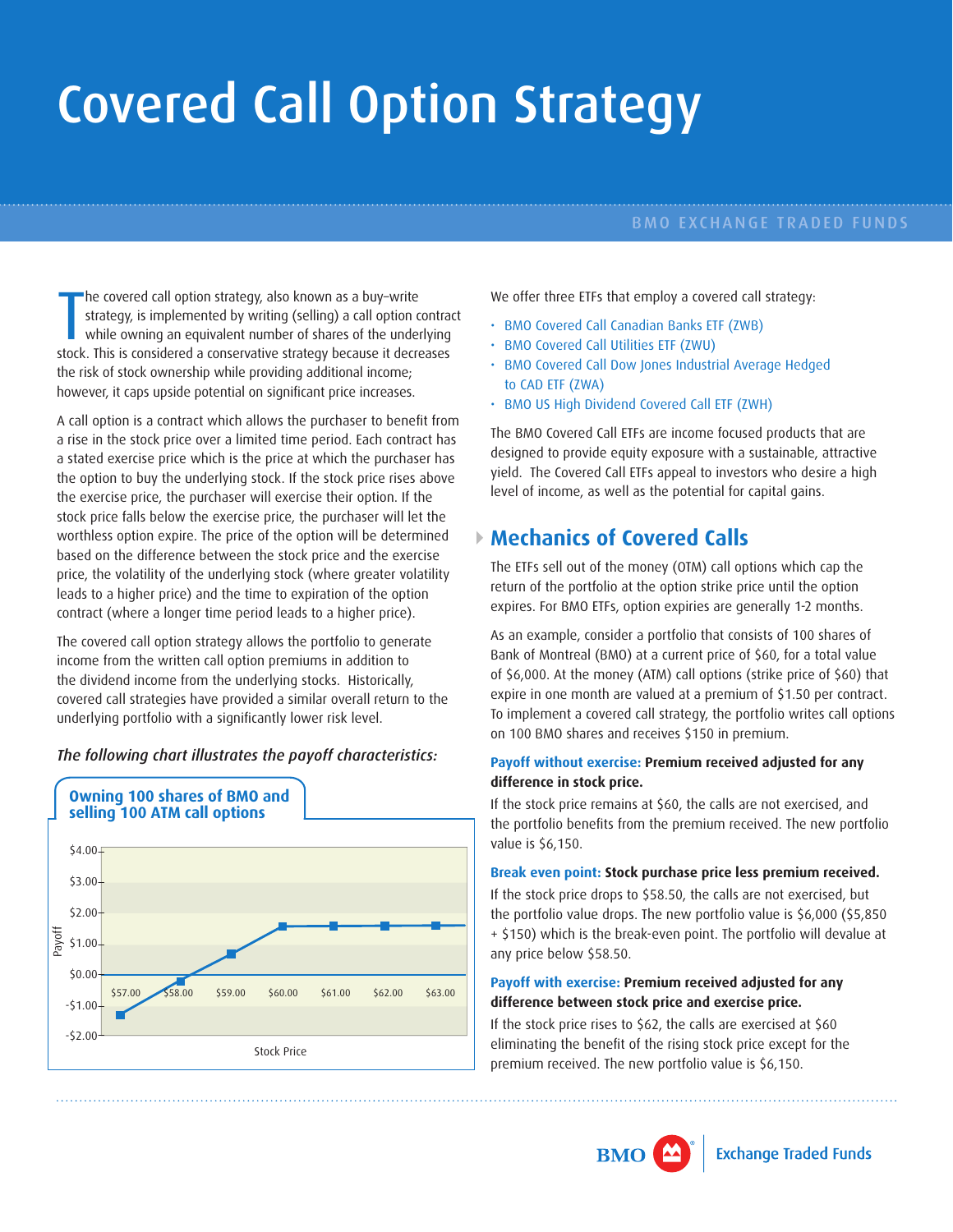## **Impact of Market Conditions**

Covered call strategies tend to outperform in flat or down markets, and underperform in periods of rapid market appreciation.

The covered call option strategy is most effective when the underlying stocks are range bound, meaning that the stock's price is not overly volatile. The strategy will participate in the modest stock appreciation up to the strike price, with the added benefit of the sold call premium.

When the stock price rises significantly and exceeds the strike price, the call option will move into the money. This caps the gain for the call writer based on the strike price and premium received.

The strategy provides limited protection when the stock price declines significantly, as the decline of the underlying stock portfolio is partially offset by the call premium received.

In volatile or choppy markets, the covered call option strategy will provide the exposure of the underlying stock portfolio with less volatility. The covered call strategy may outperform or underperform the underlying stock portfolio under these conditions.

## **Call Writing Implementation**

For the BMO Covered Call ETFs, the calls are written in proportion to the security weights in the underlying portfolio. The written percentage of the portfolio is consistent across securities. This call option writing strategy is consistent across all the BMO Covered Call ETFs. OTM options are sold on at least 50% of the portfolio, depending on market conditions. This gives the investor an enhanced yield and still allows for participation in rising markets.

The selection of the option's strike price will depend on the implied volatility of the option and general economic conditions. We sell



further OTM when volatility rises and closer to the money when volatility drops. When volatility rises, the option increases in price. This allows us to select further OTM options and still maintain our desired level of call premiums. This dynamic selection process allows the ETF to have further upside participation in volatile markets. Conversely, if volatility decreases, we select options that are closer to the market price, as there is less potential for significant short term price appreciation.

We sell options with 1 to 2 months to expiry in order to take maximum advantage of time decay. Options experience more time decay impact, the closer they are to expiry. Options are generally held until expiry.

## **Glossary**

**ATM** – A call option is "At the Money" when the underlying stock price is equal to the strike price of the option.

**Call Option** – A call option gives the buyer the right, but not the obligation, to buy the underlying stock at an agreed upon price ("Strike Price") until the expiry date of the option.

**Covered Call** – A covered call position owns underlying shares, and sells call options against the underlying shares. If the calls are exercised, the underlying shares are delivered to the owner of the call option, and the covered call writer receives an amount equal to the strike price multiplied by the number of calls exercised. If the calls are not exercised, then a covered call strategy keeps the premium received for selling the calls, in addition to continuing to own the underlying shares.

**Exercise** – When the owner of the option executes the right to purchase the underlying stock for the strike price. The seller of the option must deliver the underlying shares to the owner of the option, and in return receives a cash amount equal to the strike price multiplied by the number of call options exercised.

**ITM** – A call option is "In the Money" when the underlying stock price is greater than the strike price of the option.

**OTM** – A call option is "Out of the Money" when the underlying stock price is less than the strike price of the option.

**Premium** – The dollar amount paid by the buyer, and received by the seller of the call option.

**Strike Price** – The price at which the underlying stock can be purchased before the maturity date. At maturity, the call option will have positive value to the buyer if the underlying stock price is greater than the strike price. At maturity, if the stock price is less than the strike price, then the option will expire worthless.